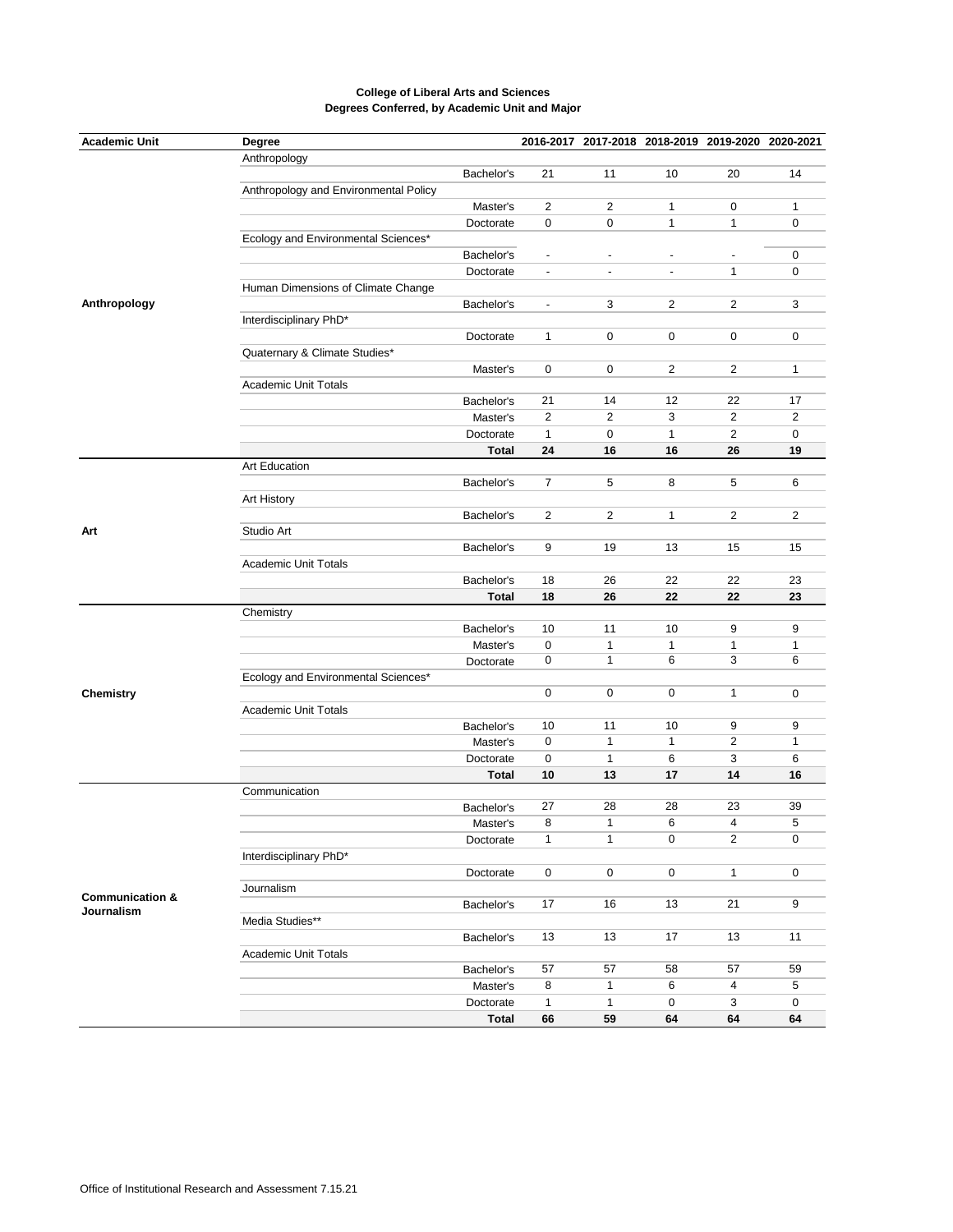| <b>Academic Unit</b>                             | Degree                         |              |                                |                | 2016-2017 2017-2018 2018-2019 2019-2020 2020-2021 |                |                     |
|--------------------------------------------------|--------------------------------|--------------|--------------------------------|----------------|---------------------------------------------------|----------------|---------------------|
|                                                  | English                        |              |                                |                |                                                   |                |                     |
|                                                  |                                | Bachelor's   | 29                             | 29             | 24                                                | 32             | 31                  |
|                                                  |                                | Master's     | 12                             | 12             | $\overline{7}$                                    | 10             | 6                   |
| English                                          | <b>Academic Unit Totals</b>    |              |                                |                |                                                   |                |                     |
|                                                  |                                | Bachelor's   | 29                             | 29             | 24                                                | 32             | 31                  |
|                                                  |                                | Master's     | 12                             | 12             | $\overline{7}$                                    | 10             | 6                   |
|                                                  |                                | <b>Total</b> | 41                             | 41             | 31                                                | 42             | 37                  |
|                                                  | History                        |              |                                |                |                                                   |                |                     |
|                                                  |                                | Bachelor's   | 22                             | 14             | 23                                                | 24             | 22                  |
|                                                  |                                | Master's     | $\mathbf{1}$                   | 3              | 5                                                 | 3              | $\overline{c}$      |
|                                                  |                                | Doctorate    | 3                              | $\mathbf{1}$   | $\overline{2}$                                    | 5              | 3                   |
| <b>History</b>                                   | <b>Academic Unit Totals</b>    |              |                                |                |                                                   |                |                     |
|                                                  |                                | Bachelor's   | 22                             | 14             | 23                                                | 24             | 22                  |
|                                                  |                                | Master's     | $\mathbf{1}$                   | 3              | 5                                                 | 3              | $\overline{2}$      |
|                                                  |                                | Doctorate    | 3                              | $\mathbf{1}$   | $\overline{2}$                                    | 5              | 3                   |
|                                                  |                                |              | 26                             | 18             | 30                                                | 32             | 27                  |
|                                                  |                                | <b>Total</b> |                                |                |                                                   |                |                     |
|                                                  | <b>International Affairs</b>   |              |                                |                |                                                   |                |                     |
|                                                  |                                | Bachelor's   | 14                             | 11             | 21                                                | 11             | 17                  |
| <b>International Affairs</b>                     | <b>Academic Unit Totals</b>    |              |                                |                |                                                   |                |                     |
|                                                  |                                | Bachelor's   | 14                             | 11             | 21                                                | 11             | 17                  |
|                                                  |                                | Total        | 14                             | 11             | 21                                                | 11             | 17                  |
|                                                  | Mathematics                    |              |                                |                |                                                   |                |                     |
|                                                  |                                | Bachelor's   | 15                             | 8              | $\overline{7}$                                    | 21             | 15                  |
|                                                  |                                | Master's     | 5                              | 1              | 4                                                 | 8              | 3                   |
|                                                  | Master of Science in Teaching* |              |                                |                |                                                   |                |                     |
| <b>Mathematics &amp; Statistics</b>              |                                | Master's     | $\mathbf{1}$                   | 0              | 1                                                 | $\mathbf 0$    | $\mathbf 0$         |
|                                                  | <b>Academic Unit Totals</b>    |              |                                |                |                                                   |                |                     |
|                                                  |                                | Bachelor's   | 15                             | 8              | 7                                                 | 21             | 15                  |
|                                                  |                                | Master's     | 6                              | $\mathbf{1}$   | 5                                                 | 8              | 3                   |
|                                                  |                                | <b>Total</b> | 21                             | 9              | 12                                                | 29             | 18                  |
|                                                  | French                         |              |                                |                |                                                   |                |                     |
|                                                  |                                | Bachelor's   | 3                              | 3              | $\mathbf{1}$                                      | 6              | 1                   |
|                                                  |                                | Master's     | $\overline{2}$                 | $\mathbf{1}$   | $\overline{2}$                                    | $\mathbf 0$    | 1                   |
|                                                  | German                         |              |                                |                |                                                   |                |                     |
|                                                  |                                | Bachelor's   | 0                              | 0              | 0                                                 | 0              | $\mathbf 0$         |
|                                                  | Romance Languages              |              |                                |                |                                                   |                |                     |
| <b>Modern Languages &amp;</b><br><b>Classics</b> |                                | Bachelor's   | 0                              | 0              | 0                                                 | $\mathbf{1}$   | $\mathbf 0$         |
|                                                  | Spanish                        |              |                                |                |                                                   |                |                     |
|                                                  |                                |              |                                | $\overline{7}$ |                                                   | 6              |                     |
|                                                  |                                | Bachelor's   | $\overline{2}$<br>$\mathbf{1}$ | 0              | 5<br>0                                            | $\mathbf 0$    | $\overline{2}$<br>3 |
|                                                  |                                | Master's     |                                |                |                                                   |                |                     |
|                                                  | <b>Academic Unit Totals</b>    |              | 5                              |                | 6                                                 |                | 3                   |
|                                                  |                                | Bachelor's   |                                | 10             |                                                   | 13             |                     |
|                                                  |                                | Master's     | 3                              | 1              | 2                                                 | 0              | 4                   |
|                                                  |                                | <b>Total</b> | 8                              | 11             | 8                                                 | 13             | $\overline{7}$      |
|                                                  | Music Education                |              |                                |                |                                                   |                |                     |
|                                                  |                                | Bachelor's   | 13                             | 8              | $\overline{7}$                                    | 10             | 10                  |
|                                                  |                                | Master's     | 0                              | $\mathbf{1}$   | $\mathbf{1}$                                      | $\mathbf 0$    | 0                   |
| <b>Music</b>                                     | <b>Music Conducting</b>        |              |                                |                |                                                   |                |                     |
|                                                  |                                | Master's     | 0                              | 0              | 0                                                 | 0              | 0                   |
|                                                  | Music Performance              |              |                                |                |                                                   |                |                     |
|                                                  |                                | Bachelor's   | 3                              | 5              | $\overline{2}$                                    | 3              | $\overline{2}$      |
|                                                  |                                | Master's     | 3                              | $\mathbf{1}$   | $\overline{c}$                                    | $\mathbf{1}$   | $\overline{2}$      |
|                                                  | Music                          |              |                                |                |                                                   |                |                     |
|                                                  |                                | Bachelor's   | $\overline{2}$                 | $\mathbf{1}$   | 3                                                 | $\overline{2}$ | $\mathbf{1}$        |
|                                                  | Interdisciplinary PhD*         |              |                                |                |                                                   |                |                     |
|                                                  |                                | Doctorate    | $\mathsf{O}\xspace$            | $\mathbf 0$    | 0                                                 | $\mathbf 0$    | $\overline{2}$      |
|                                                  | <b>Academic Unit Totals</b>    |              |                                |                |                                                   |                |                     |
|                                                  |                                | Bachelor's   | 18                             | 14             | 12                                                | 15             | 13                  |
|                                                  |                                | Master's     | $\mathbf{3}$                   | $\overline{2}$ | 3                                                 | $\mathbf{1}$   | $\overline{2}$      |
|                                                  |                                | Doctorate    | $\mathbf 0$                    | 0              | 0                                                 | 0              | $\overline{2}$      |
|                                                  |                                | <b>Total</b> | 21                             | 16             | 15                                                | 16             | 17                  |
|                                                  |                                |              |                                |                |                                                   |                |                     |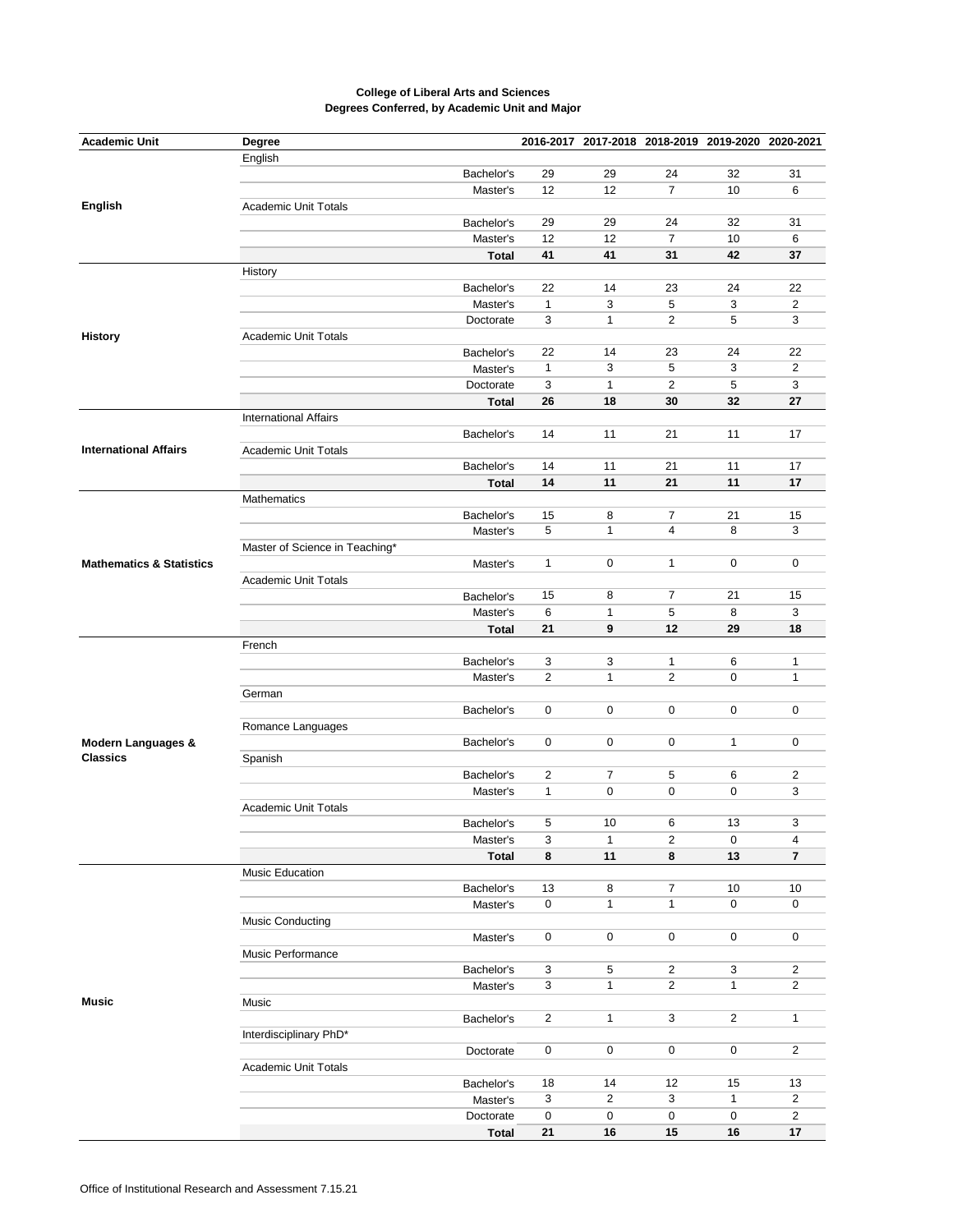| <b>Academic Unit</b>           | Degree                         |              |                | 2016-2017 2017-2018 2018-2019 2019-2020 2020-2021 |                |                |                |
|--------------------------------|--------------------------------|--------------|----------------|---------------------------------------------------|----------------|----------------|----------------|
|                                | Interdisciplinary PhD*         |              |                |                                                   |                |                |                |
|                                |                                | Doctorate    | 0              | 0                                                 | $\mathbf 0$    | $\mathbf 0$    | 0              |
|                                | Philosophy                     |              |                |                                                   |                |                |                |
|                                |                                | Bachelor's   | 9              | 13                                                | $\overline{7}$ | 8              | 8              |
| Philosophy                     | <b>Academic Unit Totals</b>    |              |                |                                                   |                |                |                |
|                                |                                | Bachelor's   | 9              | 13                                                | $\overline{7}$ | 8              | 8              |
|                                |                                | Doctorate    | 0              | $\mathbf 0$                                       | $\mathbf 0$    | $\mathbf 0$    | $\mathbf 0$    |
|                                |                                | <b>Total</b> | 9              | 13                                                | $\overline{7}$ | 8              | 8              |
|                                | Engineering Physics**          |              |                |                                                   |                |                |                |
|                                |                                | Bachelor's   | 9              | 8                                                 | $\overline{2}$ | 4              | 5              |
|                                |                                | Master's     | 0              | 5                                                 | $\sqrt{2}$     | $\mathbf{1}$   | $\mathbf{1}$   |
|                                | Interdisciplinary PhD*         |              |                |                                                   |                |                |                |
|                                |                                | Doctorate    | $\mathbf 0$    | $\mathbf 0$                                       | $\mathbf 0$    | $\mathbf 0$    | $\mathbf 0$    |
|                                | Physics                        |              |                |                                                   |                |                |                |
|                                |                                | Bachelor's   | 5              | 5                                                 | 4              | 10             | 11             |
|                                |                                | Master's     | $\mathbf{1}$   | 0                                                 | $\mathbf{1}$   | $\mathbf{1}$   | $\mathbf{1}$   |
| <b>Physics &amp; Astronomy</b> |                                | Doctorate    | $\overline{4}$ | $\overline{2}$                                    | 3              | $\overline{2}$ | $\mathbf{1}$   |
|                                | Master of Science in Teaching* |              |                |                                                   |                |                |                |
|                                |                                | Master's     | 4              | 4                                                 | 3              | $\mathbf 0$    | $\overline{4}$ |
|                                | <b>Academic Unit Totals</b>    |              |                |                                                   |                |                |                |
|                                |                                | Bachelor's   | 14             | 13                                                | 6              | 14             | 16             |
|                                |                                | Master's     | 5              | 9                                                 | 6              | $\mathbf{2}$   | 6              |
|                                |                                | Doctorate    | 4              | $\overline{2}$                                    | 3              | $\overline{2}$ | $\mathbf{1}$   |
|                                |                                | <b>Total</b> | 23             | 24                                                | 15             | 18             | 23             |
|                                | <b>Political Science</b>       |              |                |                                                   |                |                |                |
|                                |                                | Bachelor's   | 37             | 35                                                | 43             | 49             | 56             |
|                                | Interdisciplinary PhD*         |              |                |                                                   |                |                |                |
|                                |                                | Doctorate    | 0              | 0                                                 | $\mathbf 0$    | $\mathbf{1}$   | $\mathbf 0$    |
| <b>Political Science</b>       | <b>Academic Unit Totals</b>    |              |                |                                                   |                |                |                |
|                                |                                | Bachelor's   | 37             | 35                                                | 43             | 49             | 56             |
|                                |                                | Doctorate    | 0              | 0                                                 | $\mathbf 0$    | $\mathbf{1}$   | $\mathsf 0$    |
|                                |                                | <b>Total</b> | 37             | 35                                                | 43             | 50             | 56             |
|                                | Psychology                     |              |                |                                                   |                |                |                |
|                                |                                | Bachelor's   | 94             | 103                                               | 80             | 82             | 83             |
|                                |                                | Master's     | 6              | 2                                                 | 4              | 6              | 3              |
| Psychology                     |                                | Doctorate    | 6              | $\overline{3}$                                    | $\overline{4}$ | $\mathbf{1}$   | 5              |
|                                | <b>Biomedical Sciences*</b>    |              |                |                                                   |                |                |                |
|                                |                                | Doctorate    | 0              | 0                                                 | $\mathbf{1}$   | $\mathbf 0$    | $\mathbf 0$    |
|                                | <b>Academic Unit Totals</b>    |              |                |                                                   |                |                |                |
|                                |                                | Bachelor's   | 94             | 103                                               | 81             | 82             | 83             |
|                                |                                | Master's     | 6              | 2                                                 | $\overline{4}$ | 6              | 3              |
|                                |                                | Doctorate    | 6              | 3                                                 | 5              | $\mathbf{1}$   | 5              |
|                                |                                |              |                |                                                   | 90             |                |                |
|                                |                                | <b>Total</b> | 106            | 108                                               |                | 89             | 91             |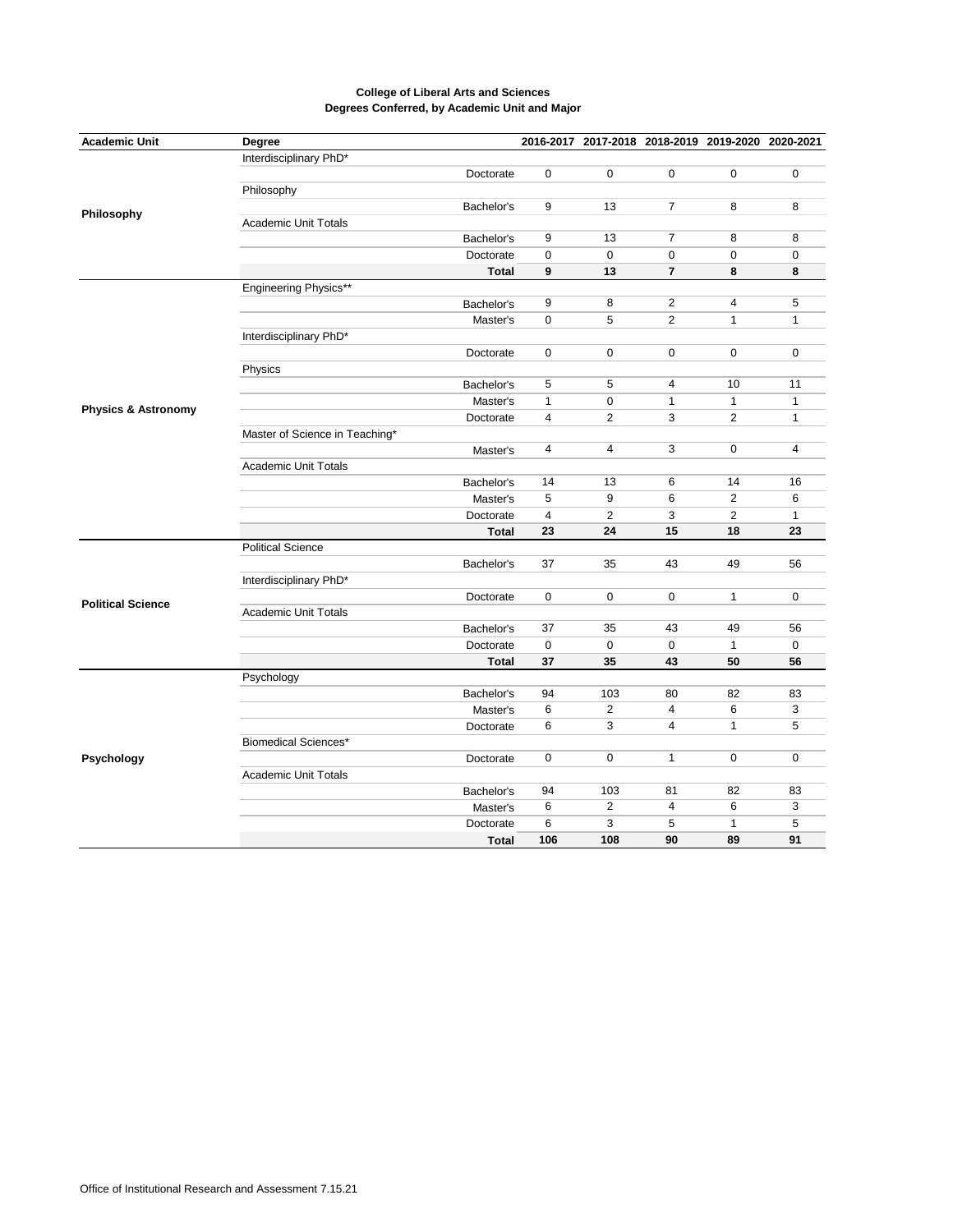| <b>Academic Unit</b>             | Degree                                                                                                                       |                |              |                |                |                |  |  |  |
|----------------------------------|------------------------------------------------------------------------------------------------------------------------------|----------------|--------------|----------------|----------------|----------------|--|--|--|
|                                  | 2016-2017 2017-2018 2018-2019 2019-2020 2020-2021<br><b>Computer Science, Information Science, &amp; Spatial Informatics</b> |                |              |                |                |                |  |  |  |
|                                  | <b>Computer Science</b>                                                                                                      |                |              |                |                |                |  |  |  |
|                                  | Bachelor's                                                                                                                   | 15             | 30           | 17             | 21             | 25             |  |  |  |
|                                  | Master's                                                                                                                     | 3              | $\mathbf 0$  | 0              | $\mathbf 0$    | $\overline{2}$ |  |  |  |
|                                  | Doctorate                                                                                                                    | 0              | 0            | 0              | $\mathbf{1}$   | 0              |  |  |  |
|                                  | Geographic Information Systems                                                                                               |                |              |                |                |                |  |  |  |
|                                  | Post-Baccalaureate Certificate                                                                                               | 1              | $\mathbf{2}$ | 3              | $\mathbf{2}$   | 3              |  |  |  |
|                                  | <b>Information Systems</b>                                                                                                   |                |              |                |                |                |  |  |  |
|                                  | Bachelor's                                                                                                                   | 0              | 0            | 0              | 0              | 1              |  |  |  |
|                                  | Master's                                                                                                                     | 6              | 6            | 2              | $\mathbf 0$    | $\mathbf{1}$   |  |  |  |
|                                  | Professional Science Master's - Bioinformatics*                                                                              |                |              |                |                |                |  |  |  |
|                                  | Master's                                                                                                                     | 0              | 0            | 1              | $\mathbf{1}$   | 2              |  |  |  |
|                                  | <b>Spatial Informatics</b>                                                                                                   |                |              |                |                |                |  |  |  |
|                                  | Master's                                                                                                                     | 0              | 0            | 0              | 0              | 1              |  |  |  |
|                                  | Spatial Information Science & Engineering                                                                                    |                |              |                |                |                |  |  |  |
|                                  | Master's                                                                                                                     | $\overline{c}$ | 3            | 2              | $\overline{c}$ | 1              |  |  |  |
| <b>School of Computing &amp;</b> | Doctorate                                                                                                                    | 2              | $\mathbf{1}$ | $\overline{2}$ | $\mathbf{1}$   | 0              |  |  |  |
| <b>Information Science</b>       |                                                                                                                              |                |              |                |                |                |  |  |  |
|                                  | <b>New Media</b>                                                                                                             |                |              |                |                |                |  |  |  |
|                                  | <b>Digital Curation</b>                                                                                                      |                |              |                |                |                |  |  |  |
|                                  | Post-Baccalaureate Certificate                                                                                               | 5              | 2            | 4              | 5              | $\overline{7}$ |  |  |  |
|                                  | Interdisciplinary PhD*                                                                                                       |                |              |                |                |                |  |  |  |
|                                  | Doctorate                                                                                                                    | 0              | 0            | 0              | 0              | 0              |  |  |  |
|                                  | New Media                                                                                                                    |                |              |                |                |                |  |  |  |
|                                  | Bachelor's                                                                                                                   | 17             | 28           | 25             | 27             | 20             |  |  |  |
|                                  |                                                                                                                              |                |              |                |                |                |  |  |  |
|                                  |                                                                                                                              |                |              |                |                |                |  |  |  |
|                                  | <b>Academic Unit Totals</b>                                                                                                  |                |              |                |                |                |  |  |  |
|                                  | Bachelor's                                                                                                                   | 32             | 58           | 42             | 48             | 46             |  |  |  |
|                                  | Post-Baccalaureate Certificate                                                                                               | 6              | 4            | $\overline{7}$ | $\overline{7}$ | 10             |  |  |  |
|                                  | Master's                                                                                                                     | 11             | 9            | 4              | 3              | $\overline{7}$ |  |  |  |
|                                  | Doctorate                                                                                                                    | $\overline{2}$ | $\mathbf{1}$ | $\overline{2}$ | $\mathbf{2}$   | 0              |  |  |  |
|                                  | Total                                                                                                                        | 51             | 72           | 55             | 60             | 63             |  |  |  |
|                                  | <b>Global Policy</b>                                                                                                         |                |              |                |                |                |  |  |  |
|                                  | Master's                                                                                                                     | 11             | 13           | $\overline{7}$ | 8              | 16             |  |  |  |
| <b>School of Policy &amp;</b>    | <b>Academic Unit Totals</b>                                                                                                  |                |              |                |                |                |  |  |  |
| <b>International Affairs</b>     | Master's                                                                                                                     | 11             | 13           | $\overline{7}$ | 8              | 16             |  |  |  |
|                                  | Total                                                                                                                        | 11             | 13           | $\overline{7}$ | 8              | 16             |  |  |  |
|                                  | Sociology                                                                                                                    |                |              |                |                |                |  |  |  |
|                                  | Bachelor's                                                                                                                   | 19             | 17           | 15             | 24             | 26             |  |  |  |
| Sociology                        | <b>Academic Unit Totals</b>                                                                                                  |                |              |                |                |                |  |  |  |
|                                  | Bachelor's                                                                                                                   | 19             | 17           | 15             | 24             | 26             |  |  |  |
|                                  | <b>Total</b>                                                                                                                 | 19             | 17           | 15             | 24             | 26             |  |  |  |
| <b>Theatre</b>                   | Theatre                                                                                                                      |                |              |                |                |                |  |  |  |
|                                  | Bachelor's                                                                                                                   | 4              | 5            | 5              | $\overline{7}$ | 6              |  |  |  |
|                                  | <b>Academic Unit Totals</b>                                                                                                  |                |              |                |                |                |  |  |  |
|                                  | Bachelor's                                                                                                                   | 4              | 5            | 5              | $\overline{7}$ | 6              |  |  |  |
|                                  | <b>Total</b>                                                                                                                 | 4              | 5            | 5              | $\overline{7}$ | 6              |  |  |  |
|                                  | Women's, Gender, & Sexuality Studies                                                                                         |                |              |                |                |                |  |  |  |
|                                  | Bachelor's                                                                                                                   | $\mathbf{1}$   | 12           | 8              | 8              | 4              |  |  |  |
| Women's, Gender, &               | <b>Academic Unit Totals</b>                                                                                                  |                |              |                |                |                |  |  |  |
| <b>Sexuality Studies</b>         | Bachelor's                                                                                                                   | $\mathbf{1}$   | 12           | 8              | 8              | 4              |  |  |  |
|                                  | <b>Total</b>                                                                                                                 | $\mathbf{1}$   | 12           | 8              | 8              | 4              |  |  |  |
|                                  |                                                                                                                              |                |              |                |                |                |  |  |  |